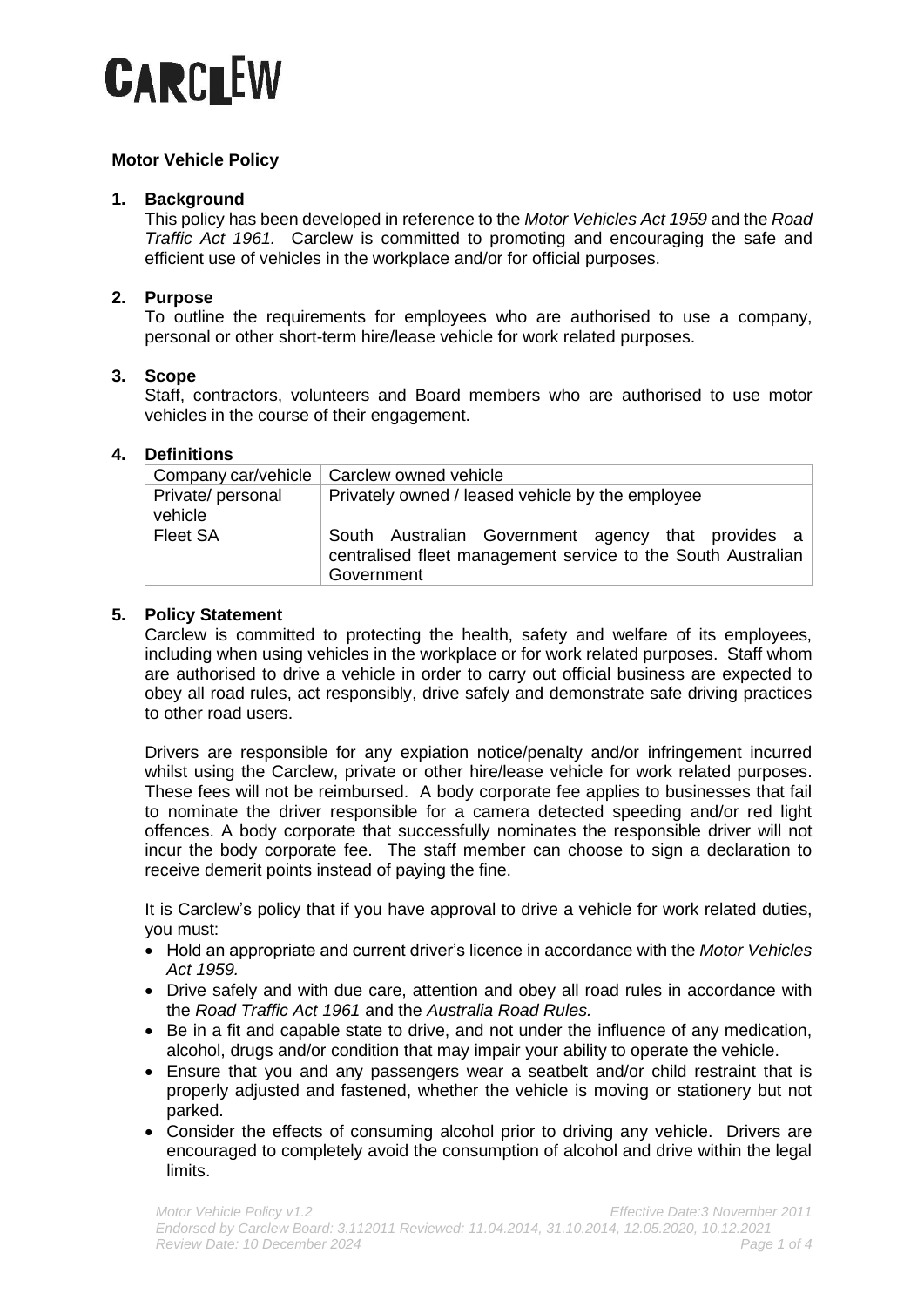- Not use a mobile phone whilst driving and consider the need for using hand-free devices. Having a conversation on a hands-free communication system can distract your concentration and can incur a charge of *"driving without due care"*.
- Accurately record, monitor and maintain vehicle usage. This includes keeping the vehicle clean, tidy and returned with at least half a tank of petrol after each use.
- Not smoke in any Carclew or other hire/lease vehicle.

## 5.1 Carclew vehicles

Carclew vehicles must be used for business purposes. Staff, contractors, volunteers and Board members who are required to use a Carclew vehicle for official business must provide a copy of their current valid South Australian Driver's Licence. *Please refer to Administration for further details.*

# 5.1.1 Personal use

Personal use of a Carclew vehicle may be permitted with prior approval from the Chief Executive / Senior Manager, Finance & Operations or Carclew Board. This may include the transportation of family members and will be valid for the specified period.

# 5.2.1 Gig Rig

Carclew staff may be given permission to drive Carclew's 'Gig Rig'. However, staff must be aware that 'Gig Rig' is a large and heavy vehicle. The handling characteristics of the van are considerably different to that of an ordinary sedan or wagon.

# 5.2 Privately owned/leased vehicles

Staff are not required to use their own private vehicle for official purposes if they do not wish to do so. The use of private vehicles for work related purposes must be authorised by the Chief Executive or Senior Manager prior to use. If approval is granted it is the owner's responsibility to ensure that the vehicle is registered, covered by comprehensive insurance and third-party property damage insurance and that the vehicle is in a roadworthy condition. The use of a private vehicle for official business may be reimbursed for expenses incurred per kilometre. *Please refer to Motor Vehicle Procedures / Administration for further details.*

# 5.3 Fleet SA / short term hire or leased vehicles

The use of a Fleet SA or other short-term hire/lease vehicle must be for work related travel and be authorised by the Chief Executive or appropriate Senior Manager. The hiring of such vehicles is only permitted if the Carclew vehicle, taxi or public transport is not available or feasible. These vehicles must be used for work related business only and not for personal use. Costs incurred for the hire of such vehicles are charged to the program/project area

### 5.2.1 Four Wheel Drive Vehicles

If four-wheel drive vehicles are required to undertake Carclew duties, fourwheel drive training is required prior to use. At least two staff members and/or authorised project members must undertake training prior to project departure date and there must be at least two people in the vehicle at any one time. Courses are available through the Transport Training Centre located at Regency Park.

### 5.4 Transporting passengers

Carclew permits the transportation of passengers in a company or private vehicle where it is required in order to carry out your duties as an employee. The driver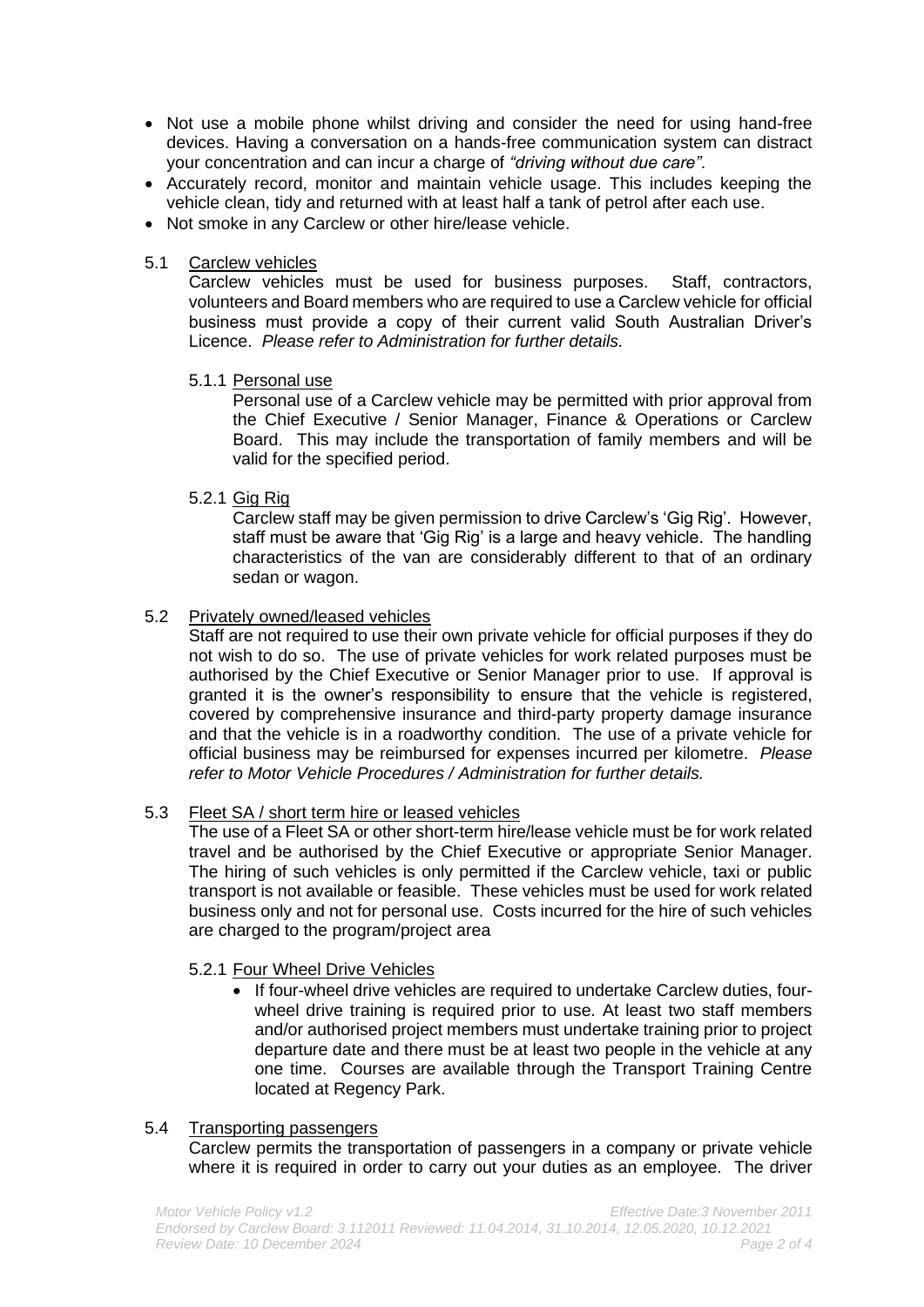must have prior approval and ensure that each passenger is wearing a seatbelt as per the *Road Traffic Act 1961*.

### 5.5 Transportation of children and/or young people

Children and/or young people may be transported in a company vehicle with written consent prior to travel from parent/guardianship and the Chief Executive or Senior Manager.

A privately owned vehicle; regardless if you have authorisation to use your private vehicle for work purpose, *must not* be used to transport children and/or young people.

An exemption may a*pply to this in the case of an emergency situation.*

### 5.6 Learner's permit / provisional license

Unlicensed drivers are not permitted to drive any vehicle for work related purposes. Likewise, employees who hold a 'learner's permit' are also not permitted to drive a vehicle for official business. Drivers holding a provisional licence are permitted to drive company vehicles; however, they are required to display the appropriate notification i.e. 'P plates' whilst driving.

### 5.7 Accidents

A full report must be lodge as soon as possible, but within 24 hours with Administration in the event of a Carclew vehicle being involved in an accident. Accidents resulting in vehicle damage and/or personal injury must be reported to SA Police. If applicable, Fleet SA or another hire/lease company will also require a report in the event of an accident.

#### 5.8 Insurance

In case of an accident whilst driving a company vehicle for work related purposes the excess may be charged to the program/project area utilising the vehicle at the time. However, Carclew accepts no responsibility for:

- Property damage and third-party bodily injury incurred in the use of a privately owned motor vehicle for work related purposes.
- Drivers driving under the influence of drugs or alcohol. The driver will be personally liable for damages and insurance excess in the event of an accident.
- The vehicle if being used for unauthorised purposes. The driver will be required to pay full costs of any damages that may be incurred while in use.

### 5.9 Motor vehicle security and theft

Vehicles used for work related purposes must be parked in a safe and secure place at all times, and should be secured correctly when not occupied. Confidential documents, information or expensive equipment must not be left in vehicle when unattended. If a vehicle is stolen while being used for official work-related duties, report to SA Police and Carclew Administration as soon as possible.

### 5.10 Traffic /parking infringements

The liability for the payment of any traffic infringement notices or parking fines issued rests with the driver of the vehicle at the time. If you receive an infringement notice while using a Carclew or Fleet SA vehicle you must be aware that it will incur a corporate fee for which the responsible driver is also liable.

### 5.11 Motorcharge Fuel Card